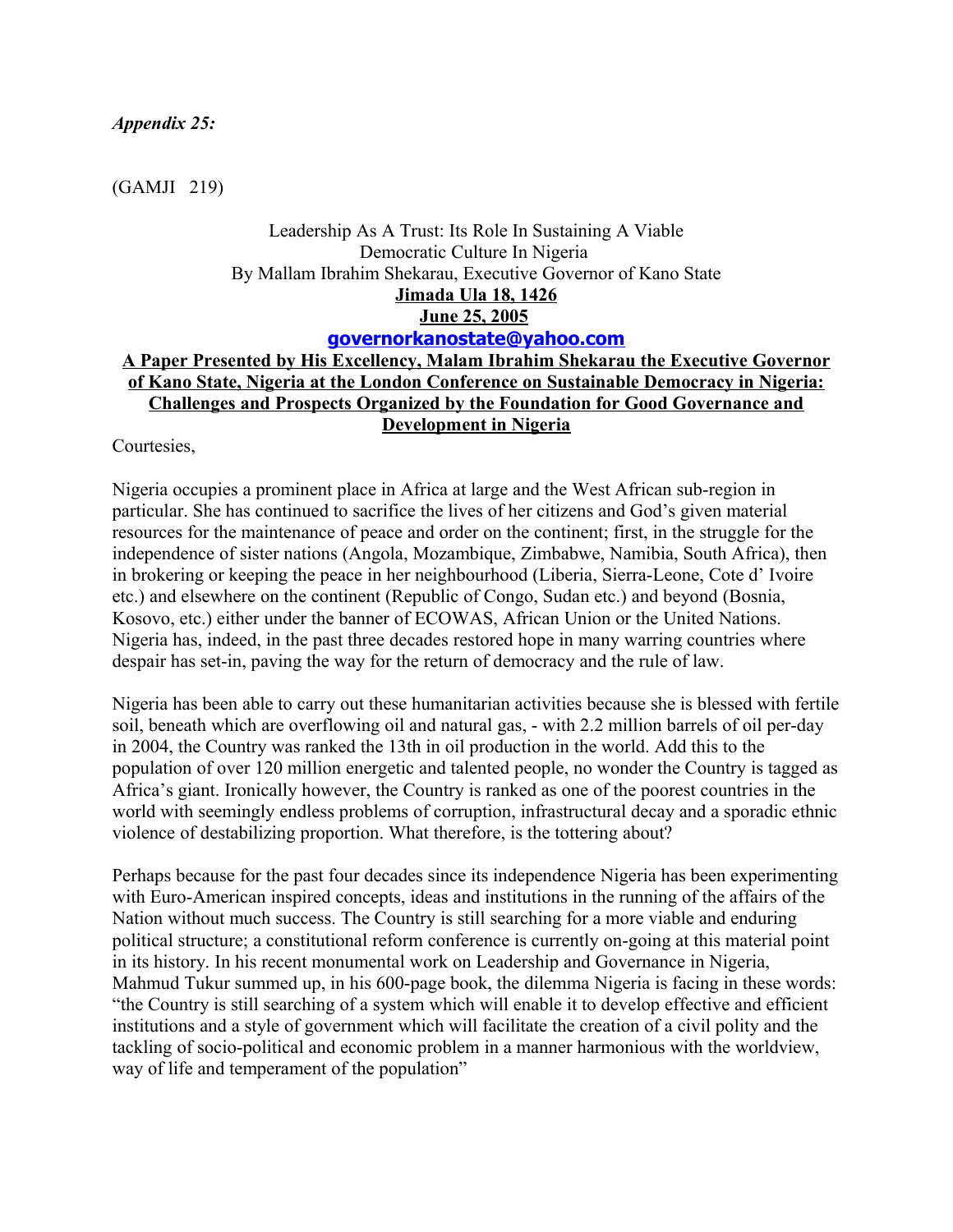Much earlier in 1983 another illustrious son of Nigeria, Chinua Achebe has concluded that:

"The problem with Nigeria is simply and squarely a failure of leadership. There is nothing basically wrong with the Nigerian character. There is nothing wrong with the Nigerian land or climate or water or air or anything else. The Nigeria's problem is the unwillingness or inability of its leaders to rise to the responsibility; to the challenge of personal example which are the hallmark of true leadership."

Distinguished audience, in this short treatise I would like to start by looking into the inherent problems of nurturing democratic culture and then walk back to the issues of leadership as a trust. My point of departure is the clamour to democratize.

## Beyond the Clamour to Democratize

The clamour to democratize by many developing countries, Nigeria inclusive, has often left them in quandary. Rather than reap the fruits of democracy, which is peace and prosperity, many end up in pieces with an aggravated poverty, as was the case in Eritrea, Somalia and Cote d'Ivoire . Others rather than have their nations united by the rule of law and fair play that democracy advocates, deviate into the vices of division and exclusiveness, leading to mutual distrust, as it happened in Angola and Uganda. Yet, others rather than deliver the nations from dictatorship of maximum rulers exposes them to the tyranny of civilian dictators in the garb of democracy, as we have witnessed in Eyadema's Togo.

These problems arise out of the genuine difficulties in adjusting to the forces of globalization that have suddenly been thrust upon these nations. Who will expect things to be equal or easy in the face of the rapid integration and democratization on a global scale of the world's culture and economy through the instruments of transnational investments and communication and information technology? It is within the dynamics of these forces that we will find answers to the difficulties our Country is passing through in its attempt at a rebirth.

The West, especially the renewed campaign by the United States to "spread democracy" in the world is not helping matters. The foreign-backed efforts we see nowadays in developing countries at setting-up constitutional conferences followed by formation of political parties and then the eventual elections of legislators and the president, will never guarantee a sustainable democratic polity; because democracy is a product of a particular cultural milieu, conceived and nurtured within the western cultural setting over several centuries. The universal application of its fundamentals is not in question, but any attempt to impose the Euro-American world will always see third world countries dying in the throes of attempt to give birth to alien specie, which more often than not endanger those societies with crisis of values and breakdown of law and order in the name of freedom and defense of human rights.

We must face the fact that democracies as introduced to the developing nations are too expensive to run, too prone to corruption and too cumbersome to implement. Democracy as a concept of governance has its own soul and spirit as well as its outward form and manifestation. We must go for the spirit and then adapt its outward form to suit our cultural peculiarities; after all, culture is symbolic, learned, shared and adaptive.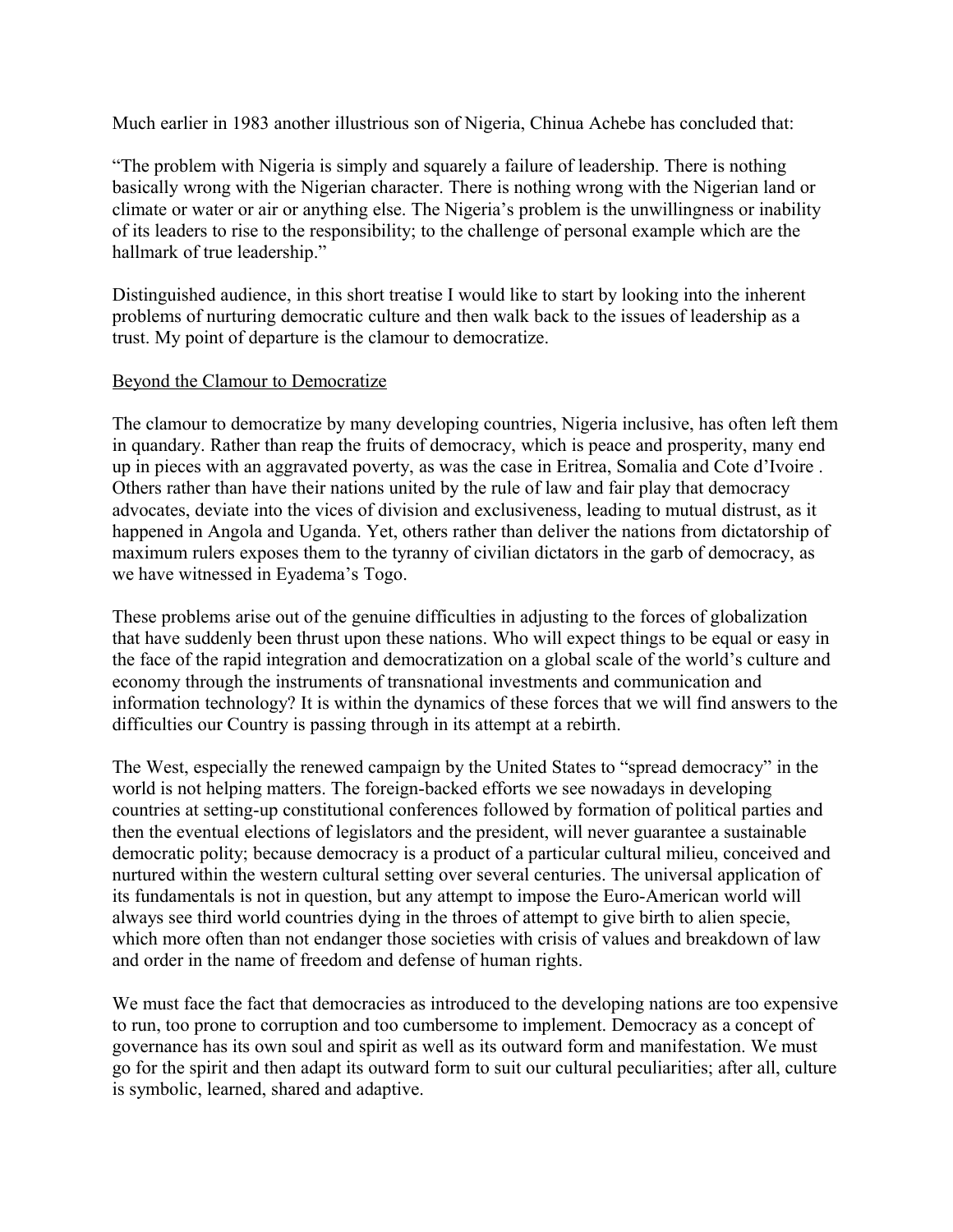In essence, democracy stands for the rule of law, mutual consultation in matters of governance and the safeguarding of human rights. These ideals are not far, for example, from the teachings of the Sharia, which we opted for in the Northern Nigerian State of Kano. In fact they are at the core of its philosophy.

Ladies and Gentlemen, what we are saying is that there are far less success stories to quote about democracy taking firm root in Africa and other developing countries since decolonization than we all expected. This means there are far deeper structural problems in the implementation of democratic models than we, the world at large and the West in particular would like to accept. I strongly believe it is high time we faced this problem squarely. It will, with due respect, involve the West swallowing its pride and accepting the fact that democracy in its western forms cannot be supplanted outside the West without major structural adjustments or without framing it within the history and cultural experiences of the people. And the developing countries must be willing to sit with political experts from western capitals, in the like manner they normally do with economic experts and fashion out home grown political models that will suit their social, cultural and historical antecedents. Until this is done, it will be a formidable task for leaders to deliver the goods as trust and sustain the ideal democratic culture. However, this is not to suggest that leaders in Nigeria and elsewhere in the developing world should not strive to leave above board.

## The Caliber of Leadership

My dear listeners, you would agree with me that it is the quality of leadership at helm of affairs that can guarantee a sustainable democratic culture despite all the inherent distortions in the system. It is the caliber of leadership at the top that will be courageous enough to address these distortions so that a viable democratic culture will be entrenched in the Country. Until the political turf is cleansed of the erroneous notion that power is sought out as a means of investment rather than an opportunity to serve the people, the question of sustaining true democratic culture will not even arise. Until we stop seeing leadership as a means of getting at our real and imaginary foes, sustainable democratic culture will remain a mirage. And until our vision for the Nation transcends our ethnic conclaves, sustainable democratic culture will not see the light of the day.

There is no single person in position of authority in Nigeria today who is oblivious of the fact that he is expected to deliver the burden of trust given to him by government or by the people's direct mandate. But the difficulty in delivering the trust often arises from our lack of sacrifice, insatiable greed to accumulate wealth and a larger society that is not only intolerant but also encourages corruption. The first two traits we must learn to imbibe and control respectively, while the last we must learn to wage a war of societal re-orientation falling back on the moral teachings of our two sacred religions, Christianity and Islam. In Kano State we have since established a directorate and saddled it with the responsibility of re-orienting our society towards its pure and cherished values. When we set out to re-orient the people, our platform is the religion the majority of the people believe in – Islam. And the approach we adopted is directed towards completing the circle of our carefully chosen and adopted policy of Human Development, aiming to rejuvenate the morale of the citizens who have been known, over the past centuries, to be people with high ethical standards. Our task is to lead the people and prevail over them to re-embrace the Islamic-Christian embedded values of discipline, hardwork,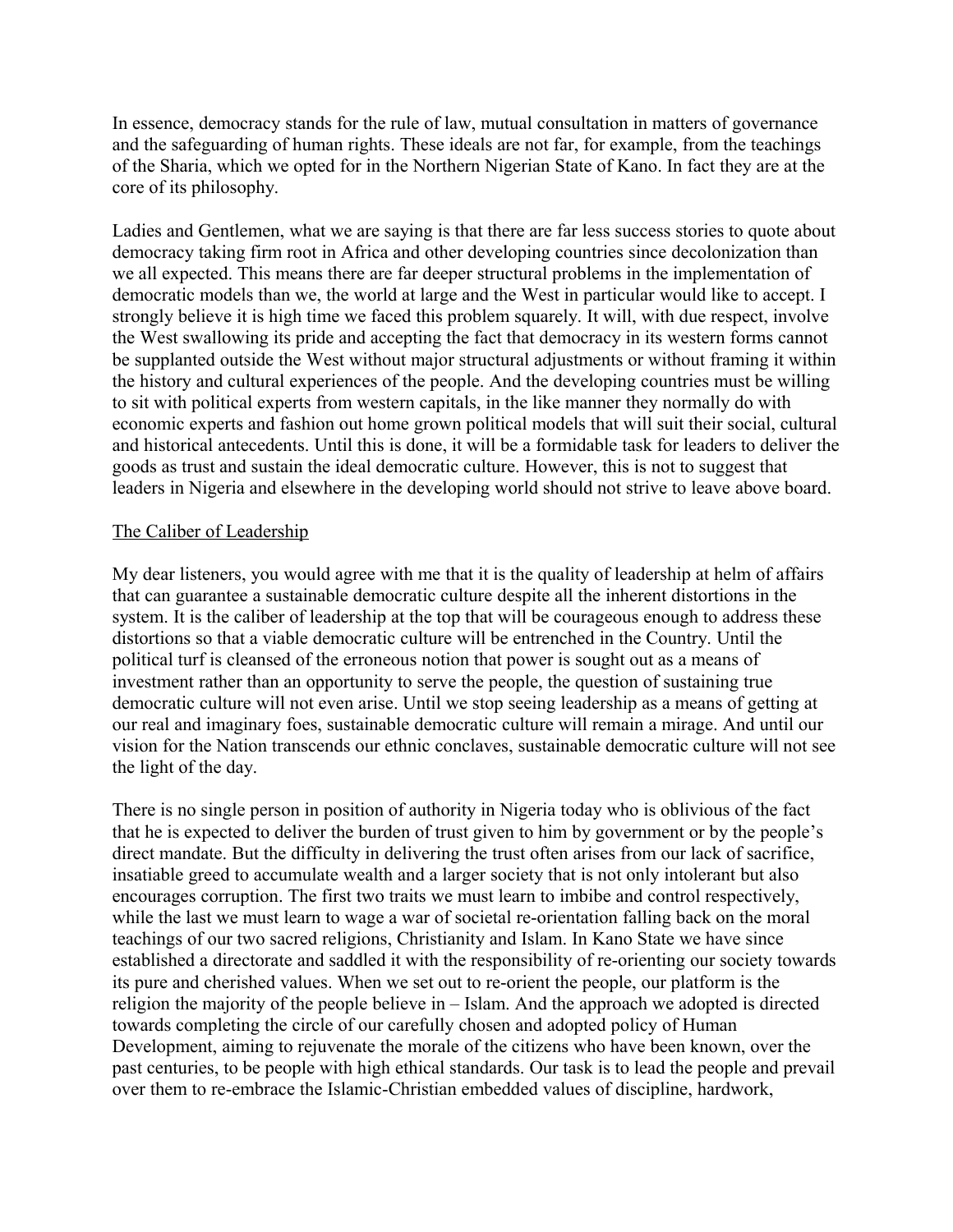tolerance, co-operation, accommodation, decency, cleanliness, moral uprightness, respect for law and order, respect for elders, proper upbringing of children, respect for the rights of women and above all, the fear of God; and to, in the same token encourage them to eschew unethical behaviours that are manifested in dishonesty in business dealings, dereliction of duty by public servants, hawking by the girl-child, begging by boys, reckless driving on roads, drug addiction, willful idleness, thuggery, mismanaging the marriage institution, prostitution, examination malpractice and general indiscipline.

Of recent, as a strategy to intensify our vigilance on transparency, good conduct, fairness and accountability, the State Government has established another Directorate with responsibility to receive and gauge complaints against public officials as well as monitor and fight corruption in public service. This demonstrates our sincerity and our diligence to ensure that every pronouncement we make is backed up with action.

## Towards Sustainable Democratic Culture

Ladies and gentlemen, for the leadership in Nigeria to guarantee a sustainable viable democratic culture we must ensure the following:

Sincerity of Purpose: This is the essence of leadership. Without sincerity, the leadership is at the peril of loosing focus, which in turn will lead to fire-brigade approach to important matters of state and in the end hurl the government into the pit of indignity. All policies we propose in the course of our duties as leaders must be for good of the greater people of our dear Nation or states. Deliberate policies to retard the development of some part of the Country or accelerate the development of the other parts will not create an atmosphere that will guarantee democratic culture of fairness and level-playing field.

Respect for the Law: The constitution as the instrument of governance must be respected by all. No one should be above the law. Immunity clauses that found their ways into our Constitution are a misnomer to this all-important factor of democracy and respect for the law. Leaders must strive to ensure justice is done to all and sundry. Selective application of justice must be avoided at all cost, because not doing so is the surest way to drive the Nation into the state of anarchy.

Good Governance: This involves key factors such as probity, transparency, due process and accountability in matters of governance. Lack of putting these moral codes into the act of governance in the Country is the bane of our leadership in Nigeria today. There is real quest for good governance in our people as illustrated by the mass turn out of voters during the 2003 elections. The zeal and determination with which Nigerians fought with their voting cards is a testimony to their determination to reject bad governments at all levels. The results of the elections were however fiddled with in most cases, and are still being contested in the courts of law.

This is why in Kano State, when we were voted into power we moved and put in place all instruments that will guarantee good governance. We emphasize enlightenment of key actors as to their expected responsibilities through regular retreats, seminars and workshops; and then we ensure strict budget discipline and put in place a whole directorate of monitoring and evaluation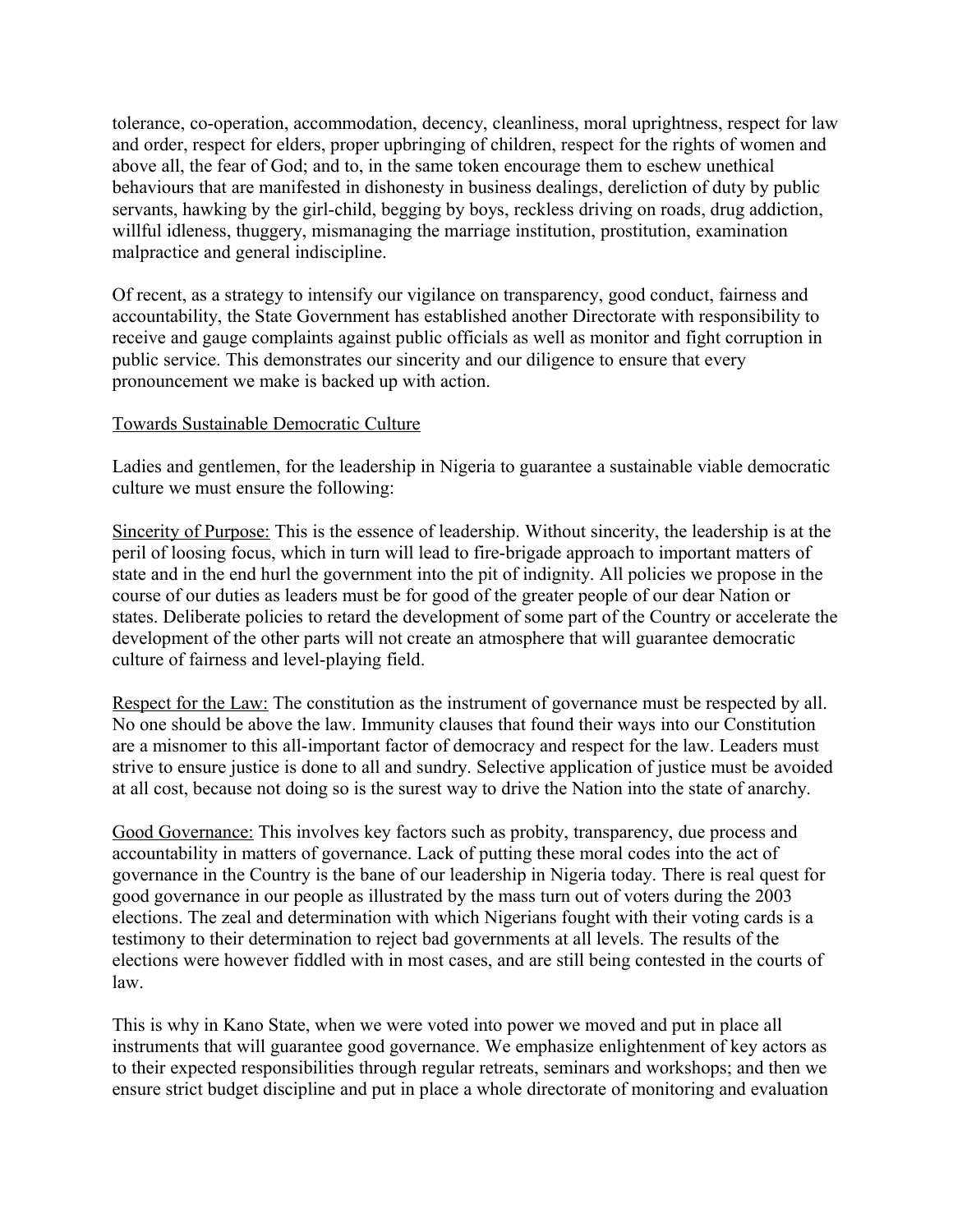to ensure proper and accountable execution of capital projects. To regain the lost confidence of people on government, we strived to ensure that whatever government owed to any individual, or organization was paid off. It is in line with this that we settled a backlog of pension arrears of over 20 years amounting to over N1 billion. We have ensured prompt payment of not only salaries to civil servants, but also all other entitlements. Within the span of two years in office, we have approved two salary increments in the State. In addition, we are determined to redeem all pledges made to the electorate either during campaigns, in our inaugural address or in the course of the steer of the mantle of leadership.

My dear compatriots, in our little ways of encouraging fiscal responsibility we routinely assessed and paid genuine debts owed by the State, and we issue out contracts only when we are sure of the availability of funds to back them. In fact it is the contractors that are wont to cheat the Government now as our widely reported N4 billion fertilizer contract to Sino-Afric demonstrates. At a time when many people in authority are keeping their distance from the Economic and Financial Crimes Commission (EFCC), we engaged their services to help us recover our money and the fertilizer the contractor was unable to supply. Our opponents who thought we were birds of the same feather that would flock together with them went to town with all kinds of fabrications insinuating that officials of our Government were corruptly involved in the fertilizer contract saga. But by the time the EFCC finished its investigation Kano State Government came out clean of any inappropriate act.

Surely, the Federal Government is slowly now waking up to the reality that good governance is not mere rhetoric. Going by the recent falls of the high and the mighty within the Government, there is a sudden realization at the federal level that corruption and good governance cannot coexist. One must give way to the other. And unless we fight corruption to a standstill and in its stead entrench good governance, we will never be taken seriously in the comity of nations. So long as the corruption index of Transparency International continue to categorise us among the most corruption nations in the world, no serious investor will come into Nigeria to invest. Ladies and gentlemen, I will not end this short treatise without commenting on the National Political Reform Conference going on in Abuja. The national confab, as it is being referred to in Nigeria is a classical example of the failure of our leadership to match courage with sincerity of purpose. The courage to lay all the cards on table (without any no-go areas) is manifestly absent, and sincerity of purpose to carry all people and all institutions of government along is glaringly thrown overboard. The states and the national assemblies did not approve of the conference, and because of this disapproval, no law backed the setting up of the conference and the definition of its limitations and operations. This portrayed the illegality of the conference, and this, in itself not good for the healthy growth of democratic culture. As leaders, we must strive to operate within the scope of the law of the land no matter how difficult it is to arrive at a consensus. Similarly, the fact that no section of the Country is without some misgivings about either the composition, the manner of convening the conference or its agenda, is testimony that the sincerity of the Federal Government in convening the Conference is under question by most Nigerians. This sincerity question must be addressed for the Conference to achieve its desired objective of promoting a stable, strong and united Nigeria. Surely the possibility of the confab opening a new chapter in Nigeria's match to greatness is not in doubt, but it must be handled with utmost sincerity and decorum, and above all justice.